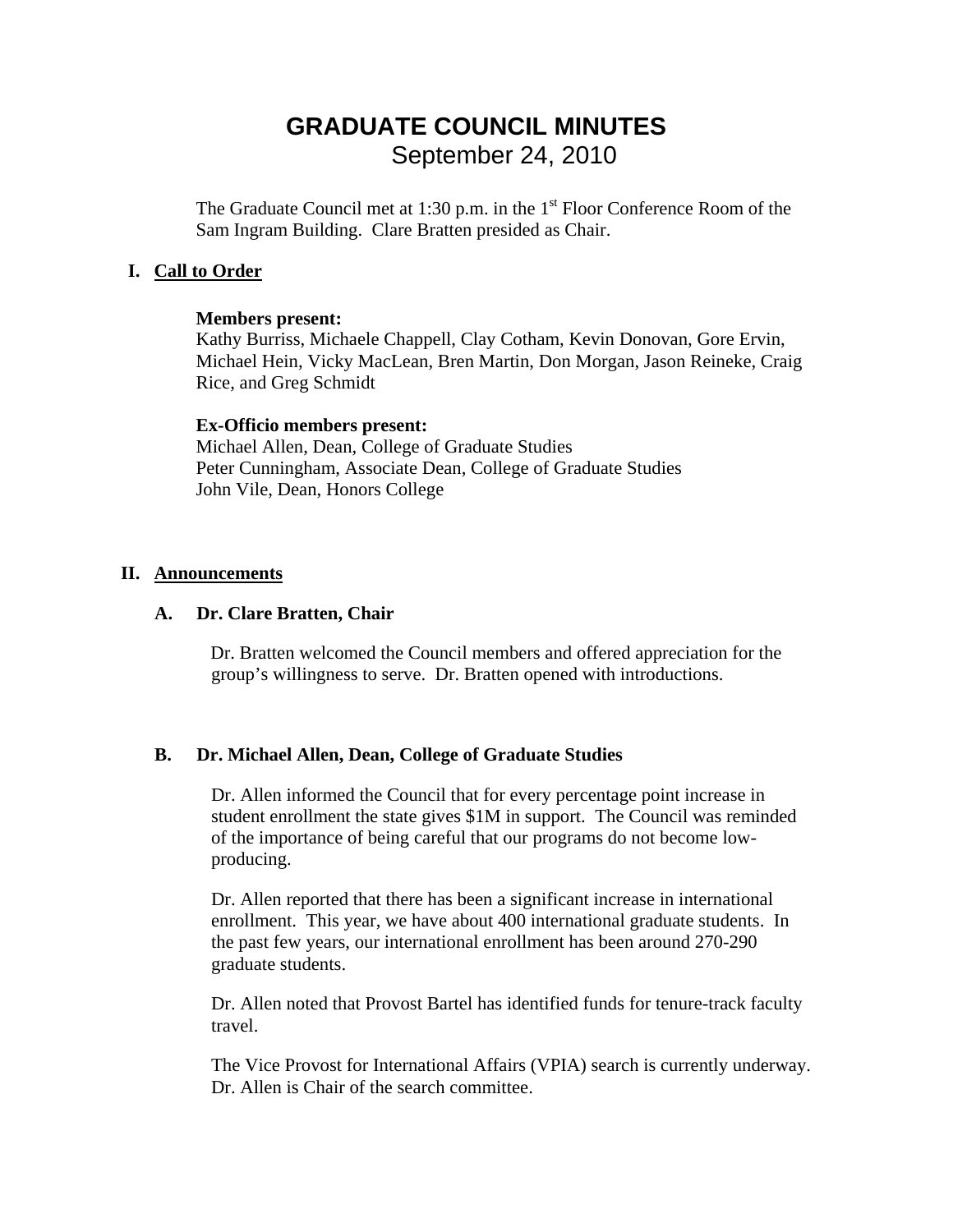#### **C. Dr. Peter Cunningham, Associate Dean, College of Graduate Studies**

Dr. Cunningham noted the College of Graduate Studies staff travels extensively to attend graduate school fairs and to visit individual colleges and universities. The College of Graduate Studies has focused heavily on international student recruitment but recognizes the need to focus on domestic recruiting as well. Dr. Cunningham is open to local travel with Council members to work closely with neighboring colleges to promote our programs.

Dr. Cunningham stated that we currently have 3,030 graduate students. The goal is to have 15% (4,000 of current enrollment) of all MTSU students be graduate students.

Dr. Cunningham reported that THEC has approved the M.S. in Horse Science to begin in January 2011. There are still three new master's program proposals still awaiting THEC's review: Information Systems, Health, Physical Education and Recreation, and International Affairs.

### **III.** Approval of minutes from last meeting—May 24, 2010

 *A motion was made to accept the minutes of the May 24, 2010 meeting. The motion was seconded and passed.* 

#### **IV.** Sub-Committee Reports

#### **A. Graduate Faculty and Curriculum Review Dr. John DiVincenzo, Chair**

- Consent calendar attached
- *A motion was made to accept the consent calendar. The motion was seconded and carried.*

#### **B. Student Affairs and Travel Dr. Vicky MacLean, Chair**

• Dr. MacLean reported that there have been nine travel applications approved. The committee will meet on October  $7<sup>th</sup>$  to discuss streamlining the application process and finding dedicated space for graduate students.

#### **C. Policies and Procedures Dr. Vince Smith, Chair**

• No report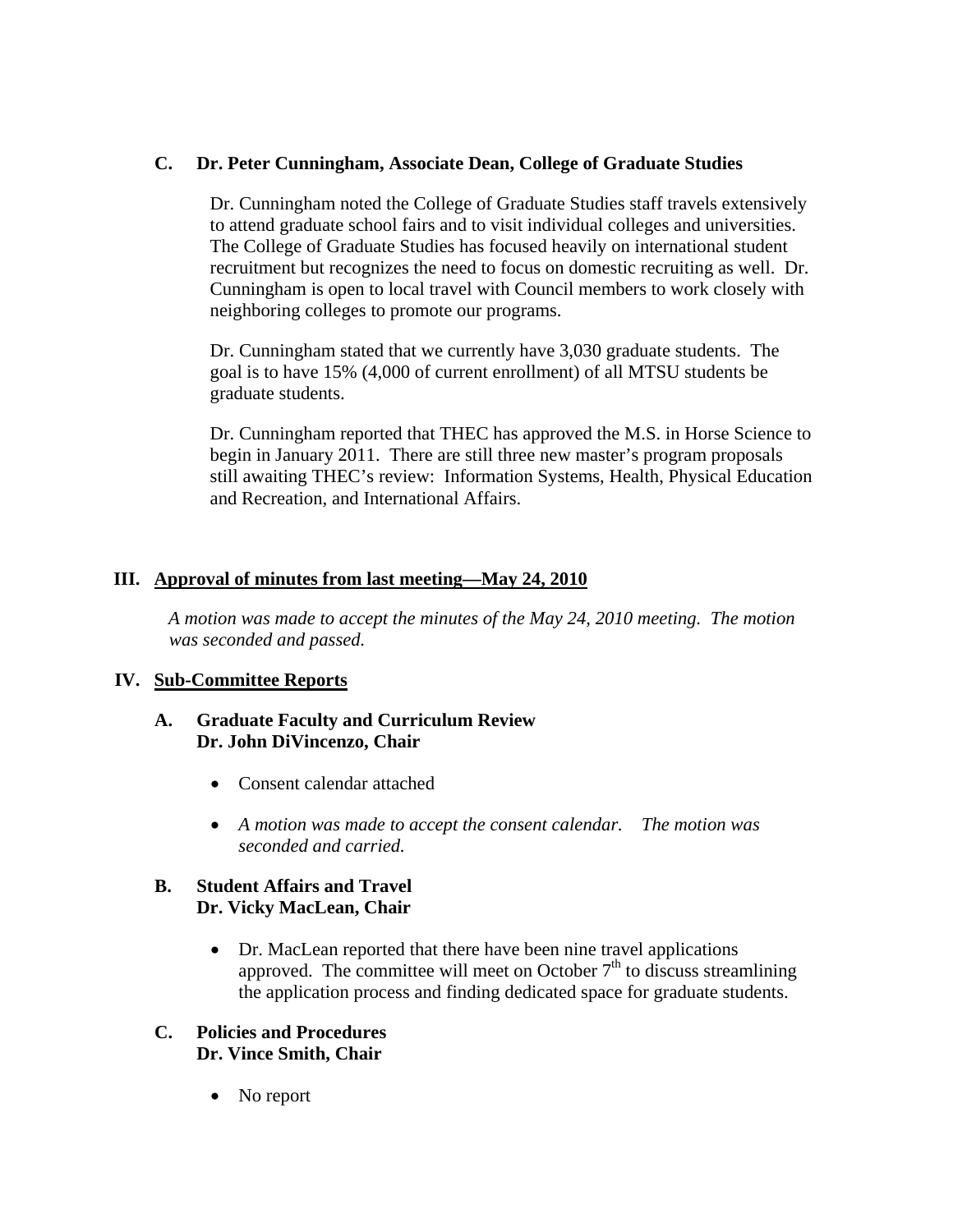### **D. Graduate Program Review Dr. Kevin Donovan, Chair**

• This year, there will be three graduate programs under review: Criminal Justice Administration, Sociology, and History.

## **V.** Old Business

• Currently, there is no summer compensation for thesis and dissertation supervision. Last year, the Council sent forth a Thesis and Dissertation Compensation Proposal to remedy the lack of summer compensation. This proposal has moved to the Dean's Cabinet for review and approval.

## **VI.** New Business

• Electing a Graduate Council Vice-Chair

Nominations were accepted for Vice-Chair. Dr. Craig Rice volunteered. A motion was made to accept the nomination of Dr. Rice as Vice-Chair. The motion was seconded and approved.

- The Council discussed the need for a Graduate Student Association. Dr. Bratten charged the Student Affairs and Travel Committee with identifying graduate student leaders in order to move forward with establishing a Graduate Student Association. Dr. MacLean and representatives from departments with existing graduate student organizations agreed to meet as an ad hoc committee to discuss a campuswide Graduate Student Association. Those agreeing to serve with Dr. MacLean on this ad hoc committee were Gore Ervin, Kevin Donovan, Bren Martin, and Michael Hein.
- Dr. Bratten also charged the Student Affairs and Travel Committee with researching the subject of increasing stipends for GTAs.
- The Council discussed the need for all GTAs to be proficient in the English language. Dr. Bratten charged the Policies and Procedures Committee with exploring ways to determine language proficiency in GTAs and ways to improve their spoken English.

There being no further business the meeting was adjourned.

Minutes submitted by: Melissa Hawkins, Recording Secretary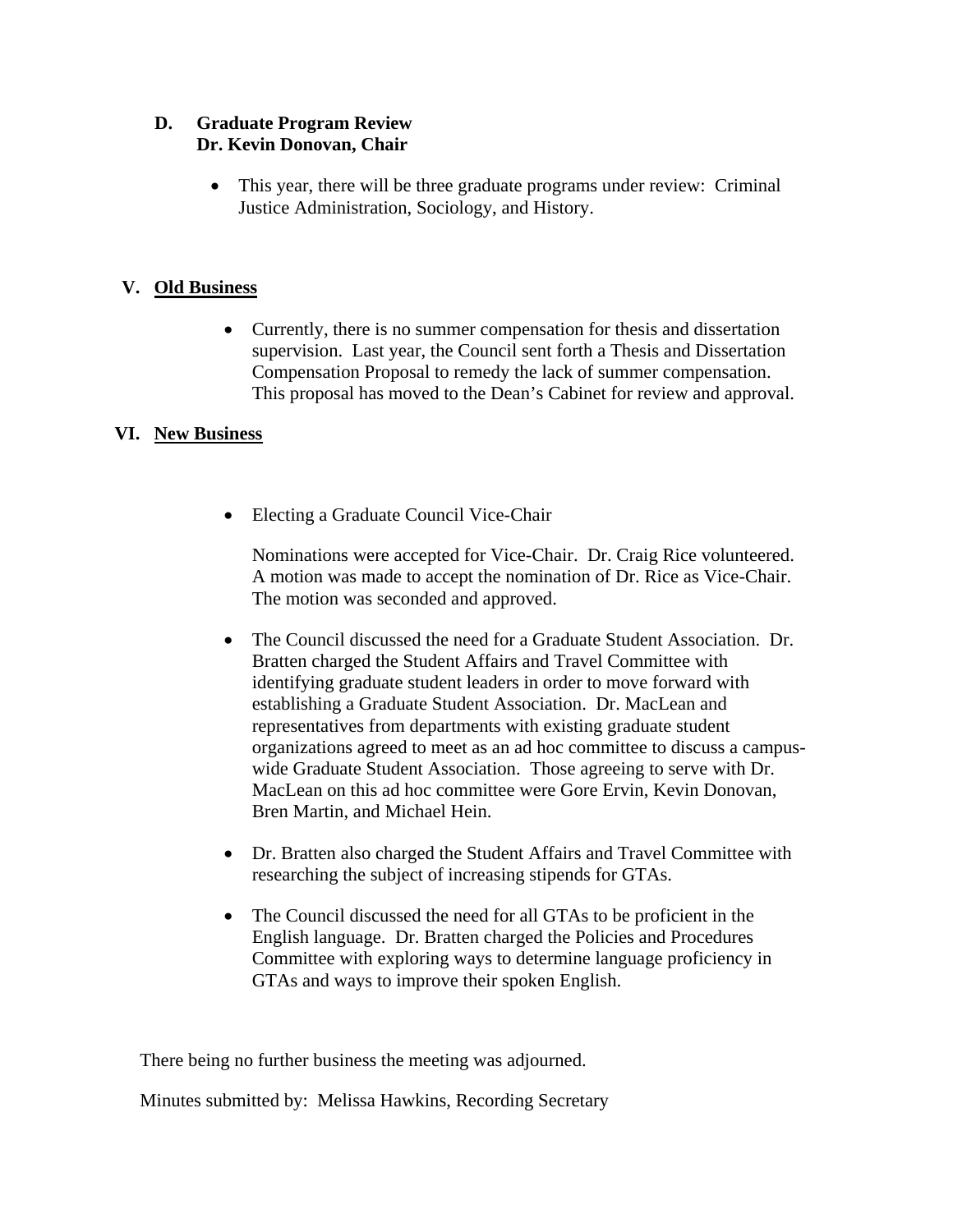## **Graduate Council – Consent Calendar September 24, 2010**

## **Graduate Faculty Membership**

#### <sup>U</sup>**Adjunct**

Renata B. Alexandre-Kloss / Health & Human Performance Laura M. Carpenter / Sociology & Anthropology M. Tara Joyce / Dyslexic Studies Karla S. Luker / Nursing Pamela A. Marks-Shulman / Human Sciences Jenni R. Stracener / Nursing Terri J. Tharp / Elementary & Special Education Dellmar Walker / Human Sciences Timothy K. Webb / Educational Leadership

#### <sup>U</sup>**Associate**

Deborah G. Belcher / Human Sciences Kelly S. Bloom / Health & Human Performance Janis Brickey / Human Sciences John M. Coons / Health & Human Performance Mark C. Frame / Psychology Rebecca B. King / English Theresa M. McBreen / Foreign Languages & Literature Shelly E. Turner / Nursing

#### <sup>U</sup>**Full – Reappointment**

Janet M. Colson / Human Sciences

#### Doctoral – Initial

Jeanne G. Fain / Elementary & Special Education Christopher R. Herlihy / Biology Andrew A. Owusu / Health & Human Performance John F. Wallin / Physics and Astronomy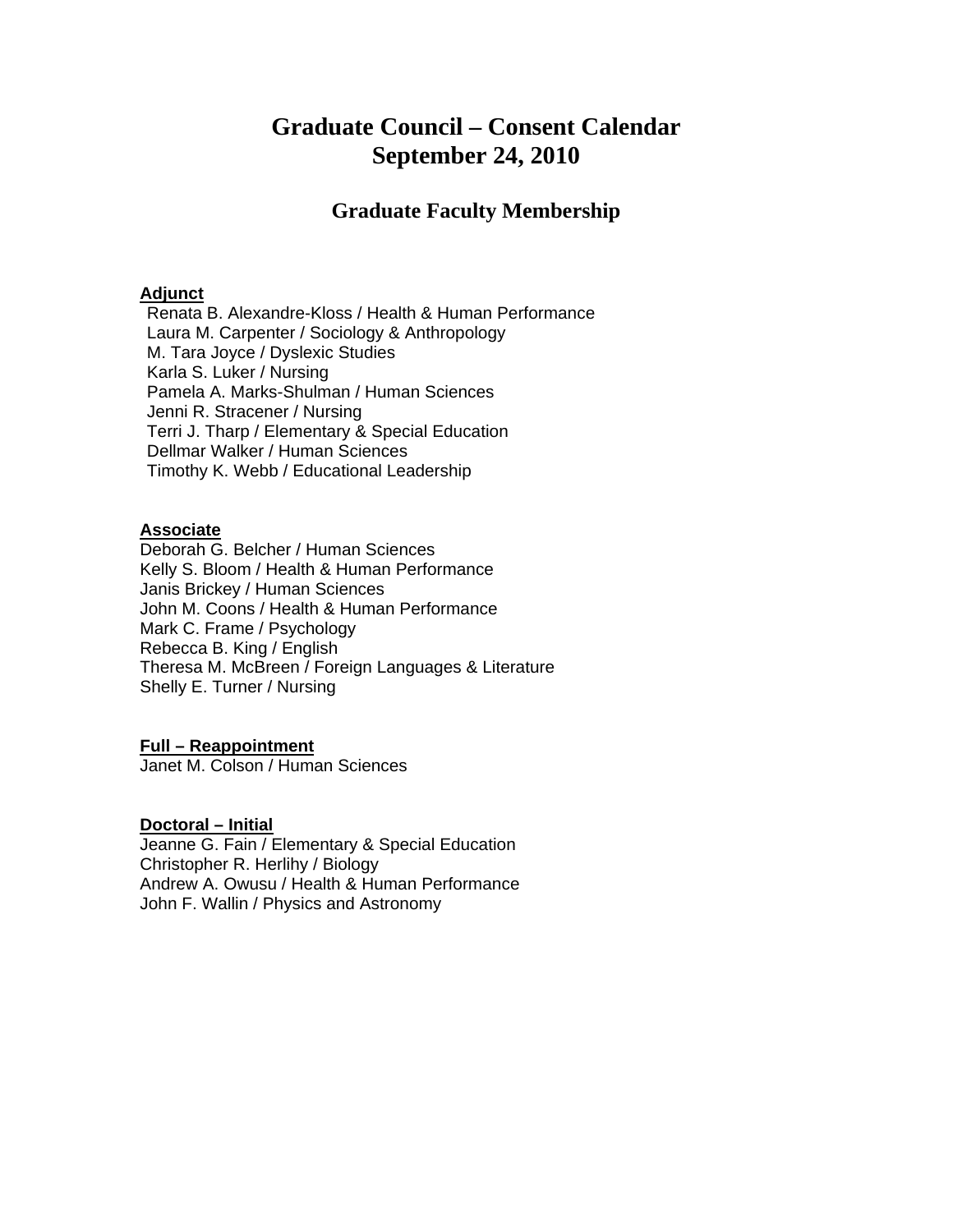# **Curriculum Changes**

## *Accounting*

#### <sup>U</sup>**Proposed New Course**

ACTG 6580 International Financial Reporting Standards, 3 credit hours, effective Spring 2011

## *Elementary and Special Education*

#### **Inactivation of Course(s)**

ELED 6011 The Teacher as Reflective Practitioner, effective Fall 2010

#### **Course Number/Title Change**

ELED 7290 Change title of course **from** Inquiry in the Classroom **to** *Inquiry and Problem-Based Learning*; change catalog description, effective Fall 2010

## *Engineering Technology*

#### **Inactivation of Course(s)**

| ETIS 5490        | Topics in Industrial Technology, effective Fall 2010 |
|------------------|------------------------------------------------------|
| ETIS 5700        | Industrial Topics, effective Fall 2010               |
| <b>ETIS 5790</b> | Shop Problems, effective Fall 2010                   |

## *Political Science*

#### **Inactivation of Course(s)**

PS 5260 Applied Public Administration, effective Fall 2010

## *Sociology and Anthropology*

#### **Inactivation of Course(s)**

SOC 5170 The Social Context of Southern Music, effective Fall 2010